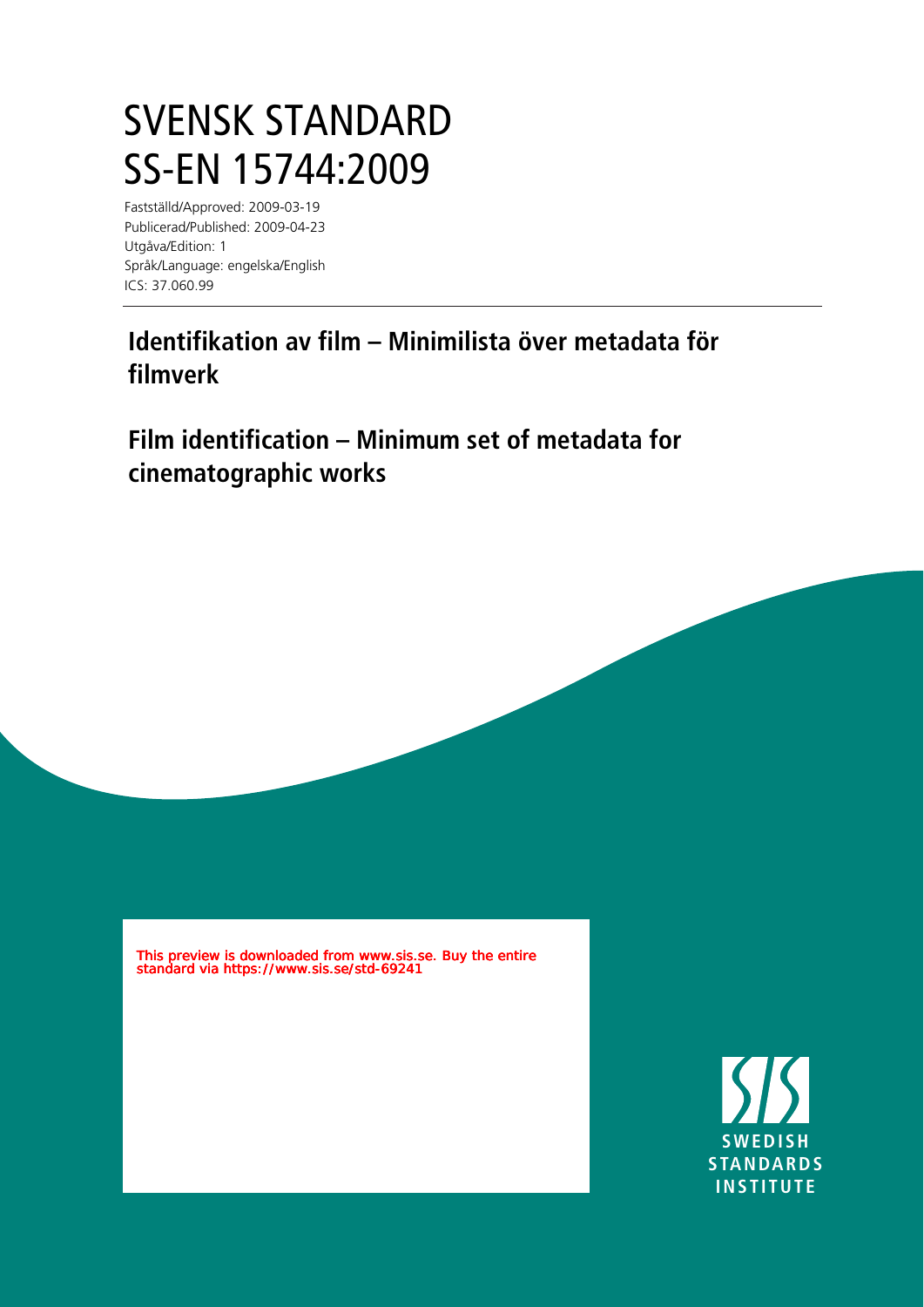## Hitta rätt produkt och ett leveranssätt som passar dig

#### Standarder

Genom att följa gällande standard både effektiviserar och säkrar du ditt arbete. Många standarder ingår dessutom ofta i paket.

#### Tjänster

Abonnemang är tjänsten där vi uppdaterar dig med aktuella standarder när förändringar sker på dem du valt att abonnera på. På så sätt är du säker på att du alltid arbetar efter rätt utgåva.

e-nav är vår online-tjänst som ger dig och dina kollegor tillgång till standarder ni valt att abonnera på dygnet runt. Med e-nav kan samma standard användas av flera personer samtidigt.

#### Leveranssätt

Du väljer hur du vill ha dina standarder levererade. Vi kan erbjuda dig dem på papper och som pdf.

#### Andra produkter

Vi har böcker som underlättar arbetet att följa en standard. Med våra böcker får du ökad förståelse för hur standarder ska följas och vilka fördelar den ger dig i ditt arbete. Vi tar fram många egna publikationer och fungerar även som återförsäljare. Det gör att du hos oss kan hitta över 500 unika titlar. Vi har även tekniska rapporter, specifikationer och "workshop agreement". Matriser är en översikt på standarder och handböcker som bör läsas tillsammans. De finns på sis.se och ger dig en bra bild över hur olika produkter hör ihop.

#### Standardiseringsprojekt

Du kan påverka innehållet i framtida standarder genom att delta i någon av SIS ca 400 Tekniska Kommittéer.

# Find the right product and the type of delivery that suits you

#### Standards

By complying with current standards, you can make your work more efficient and ensure reliability. Also, several of the standards are often supplied in packages.

#### Services

Subscription is the service that keeps you up to date with current standards when changes occur in the ones you have chosen to subscribe to. This ensures that you are always working with the right edition.

e-nav is our online service that gives you and your colleagues access to the standards you subscribe to 24 hours a day. With e-nav, the same standards can be used by several people at once.

#### Type of delivery

You choose how you want your standards delivered. We can supply them both on paper and as PDF files.

#### Other products

We have books that facilitate standards compliance. They make it easier to understand how compliance works and how this benefits you in your operation. We produce many publications of our own, and also act as retailers. This means that we have more than 500 unique titles for you to choose from. We also have technical reports, specifications and workshop agreements. Matrices, listed at sis.se, provide an overview of which publications belong together.

#### Standardisation project

You can influence the content of future standards by taking part in one or other of SIS's 400 or so Technical Committees.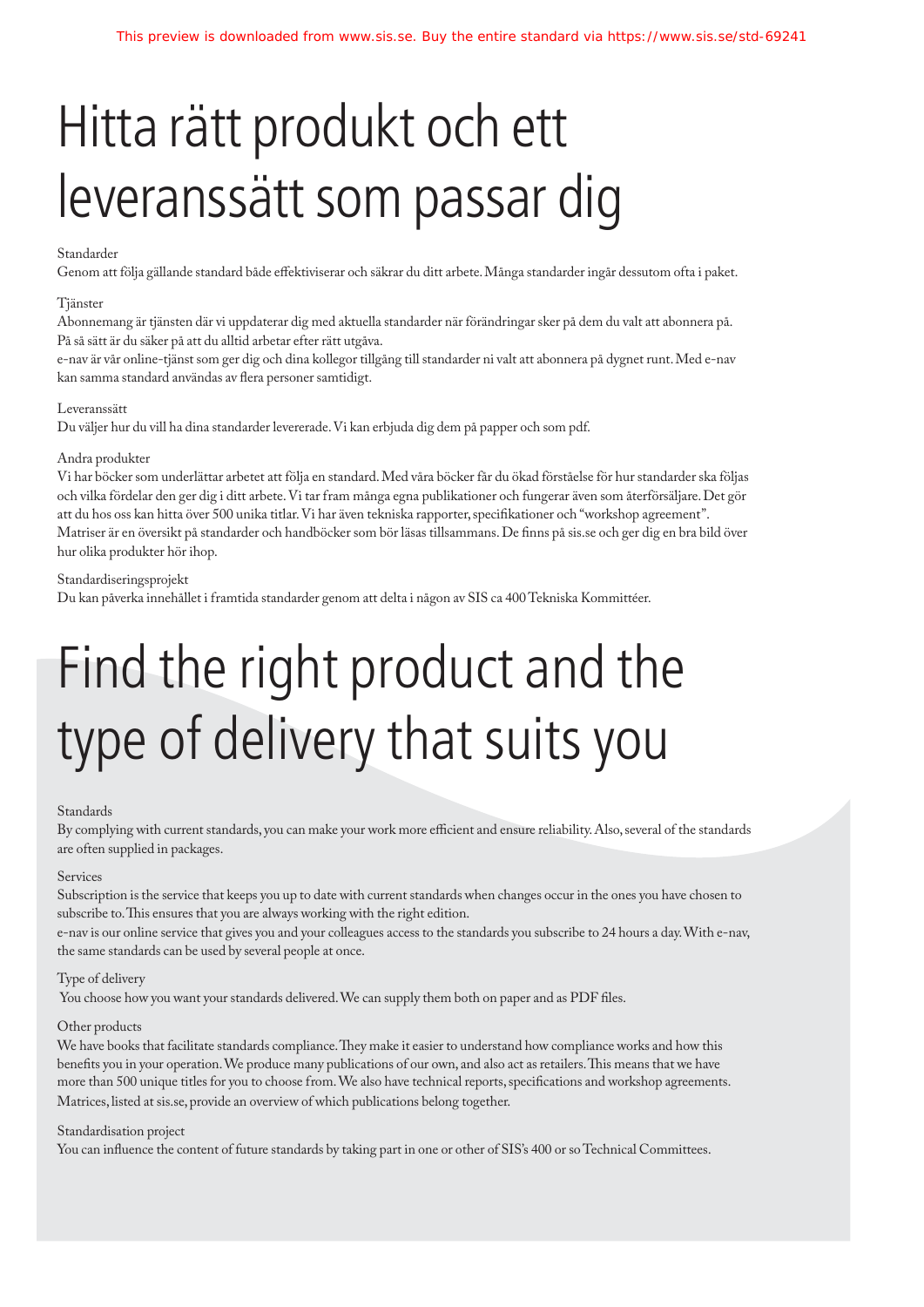Europastandarden EN 15744:2009 gäller som svensk standard. Detta dokument innehåller den officiella engelska versionen av EN 15744:2009.

The European Standard EN 15744:2009 has the status of a Swedish Standard. This document contains the official English version of EN 15744:2009.

 $^\circ$ Copyright/Upphovsrätten till denna produkt tillhör SIS, Swedish Standards Institute, Stockholm, Sverige. Användningen av denna produkt regleras av slutanvändarlicensen som återfinns i denna produkt, se standardens sista sidor.

Copyright/Upphovsrätten till denna produkt tillhör SIS, Swedish Standards Institute, Stockholm, Sverige. Användningen<br>av denna produkt regleras av slutanvändarlicensen som återfinns i denna produkt, se standardens sista si

Upplysningar om sakinnehållet i standarden lämnas av SIS, Swedish Standards Institute, telefon 08-555 520 00. Standarder kan beställas hos SIS Förlag AB som även lämnar allmänna upplysningar om svensk och utländsk standard.

Information about the content of the standard is available from the Swedish Standards Institute (SIS), tel +46 8 555 520 00. Standards may be ordered from SIS Förlag AB, who can also provide general information about Swedish and foreign standards.

SIS Förlag AB, SE 118 80 Stockholm, Sweden. Tel: +46 8 555 523 10. Fax: +46 8 555 523 11. E-mail: sis.sales@sis.se Internet: www.sis.se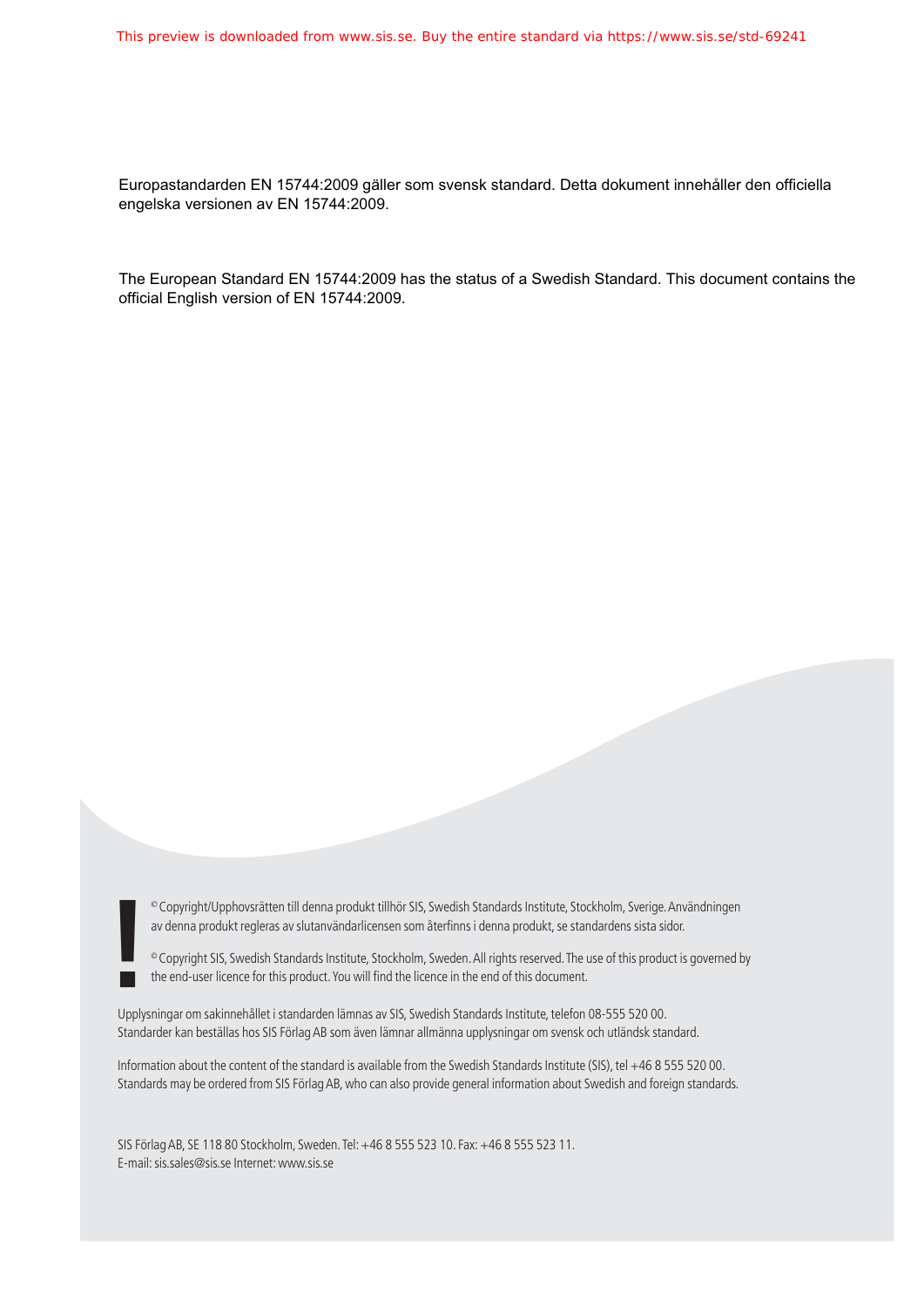This preview is downloaded from www.sis.se. Buy the entire standard via https://www.sis.se/std-69241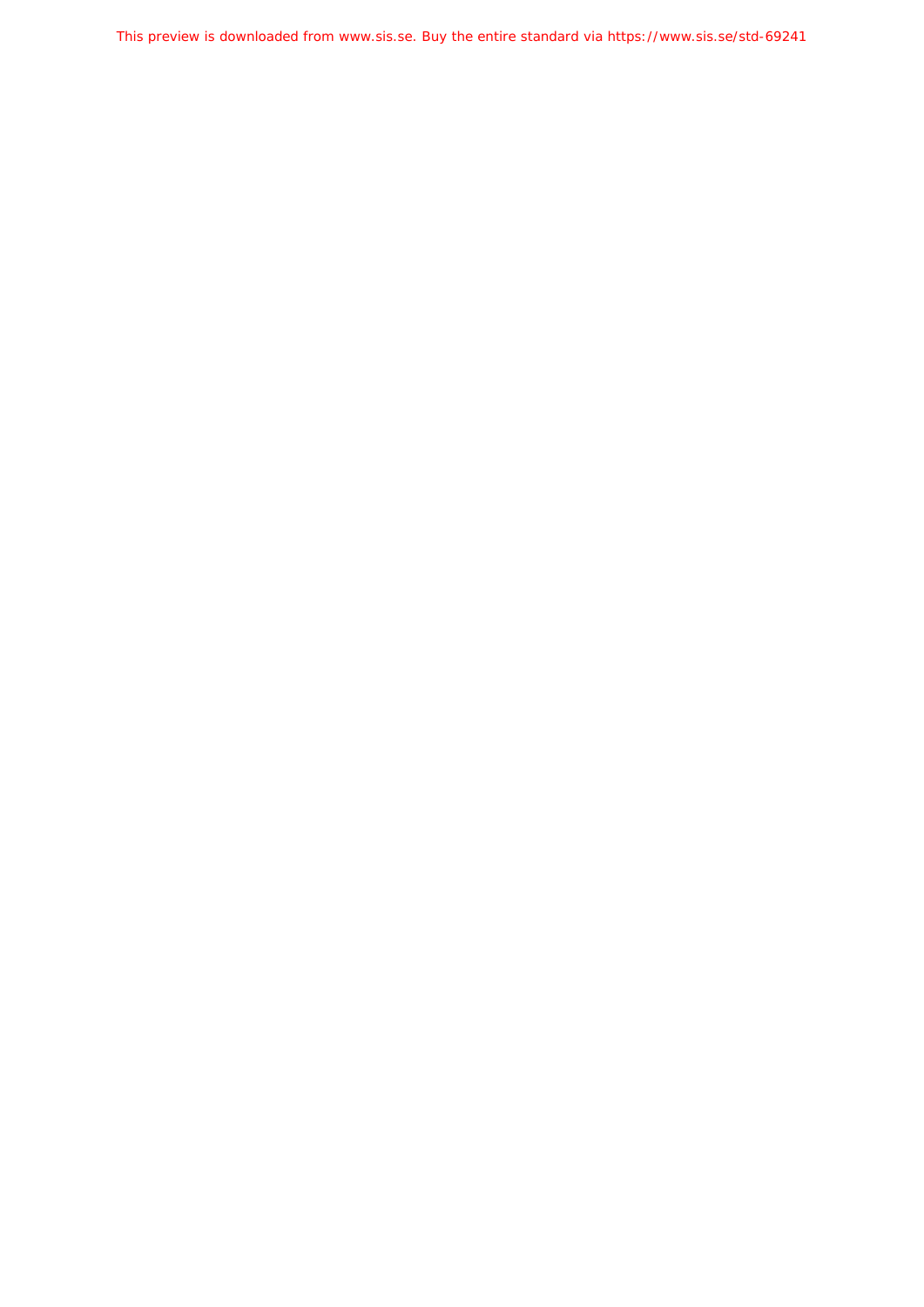## EUROPEAN STANDARD NORME EUROPÉENNE EUROPÄISCHE NORM

**EN 15744 EN 15744**

March 2009

ICS 37.060.99

English Version

#### Film identification - Minimum set of metadata for cinematographic works

Identification des films - Jeu minimal de métadonnées pour ceuvres cinématographiques

Identifkation von Filmen - Mindestsatz von Metadaten für Kinofilme

This European Standard was approved by CEN on 17 January 2009.

CEN members are bound to comply with the CEN/CENELEC Internal Regulations which stipulate the conditions for giving this European Standard the status of a national standard without any alteration. Up-to-date lists and bibliographical references concerning such national standards may be obtained on application to the CEN Management Centre or to any CEN member.

This European Standard exists in three official versions (English, French, German). A version in any other language made by translation under the responsibility of a CEN member into its own language and notified to the CEN Management Centre has the same status as the official versions.

CEN members are the national standards bodies of Austria, Belgium, Bulgaria, Cyprus, Czech Republic, Denmark, Estonia, Finland, France, Germany, Greece, Hungary, Iceland, Ireland, Italy, Latvia, Lithuania, Luxembourg, Malta, Netherlands, Norway, Poland, Portugal, Romania, Slovakia, Slovenia, Spain, Sweden, Switzerland and United Kingdom.



EUROPEAN COMMITTEE FOR STANDARDIZATION COMITÉ EUROPÉEN DE NORMALISATION EUROPÄISCHES KOMITEE FÜR NORMUNG

**Management Centre: Avenue Marnix 17, B-1000 Brussels**

 2009 CEN All rights of exploitation in any form and by any means reserved worldwide for CEN national Members.

Ref. No. EN 15744:2009: E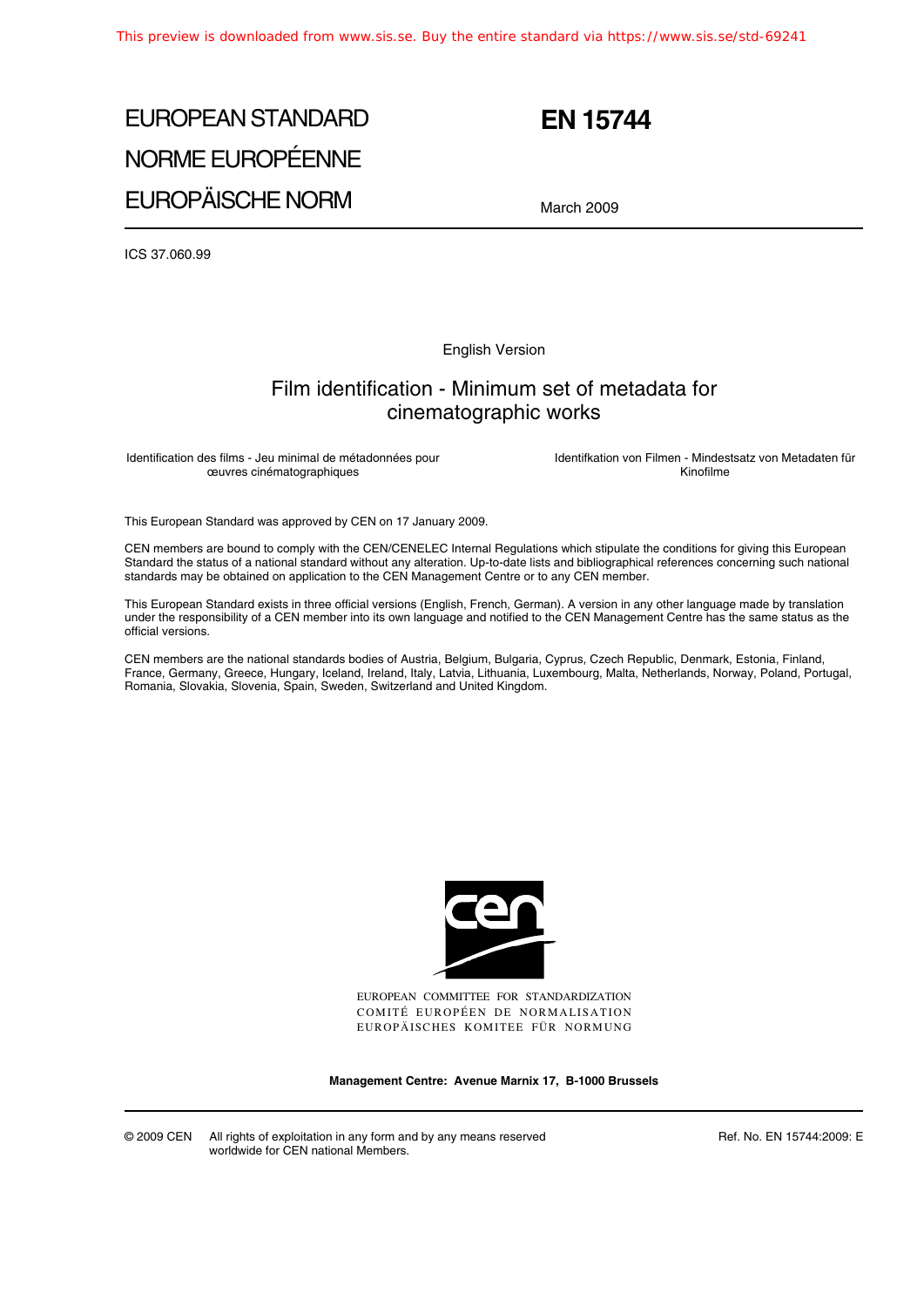SS-EN 15744:2009 (E) World and a from www.sis.se. Buy the entire standard via https://www.sis.se/std-69241

### **Contents**

| 1            |  |  |  |
|--------------|--|--|--|
| $\mathbf{2}$ |  |  |  |
| 3            |  |  |  |
| 4<br>4.1     |  |  |  |
| 4.2          |  |  |  |
| 4.3          |  |  |  |
| 4.3.1        |  |  |  |
| 4.3.2        |  |  |  |
| 4.3.3        |  |  |  |
| 4.3.4        |  |  |  |
| 4.3.5        |  |  |  |
| 4.3.6        |  |  |  |
| 4.3.7        |  |  |  |
| 4.3.8        |  |  |  |
| 4.3.9        |  |  |  |
| 4.3.10       |  |  |  |
| 4.3.11       |  |  |  |
| 4.3.12       |  |  |  |
| 4.3.13       |  |  |  |
| 4.3.14       |  |  |  |
|              |  |  |  |
|              |  |  |  |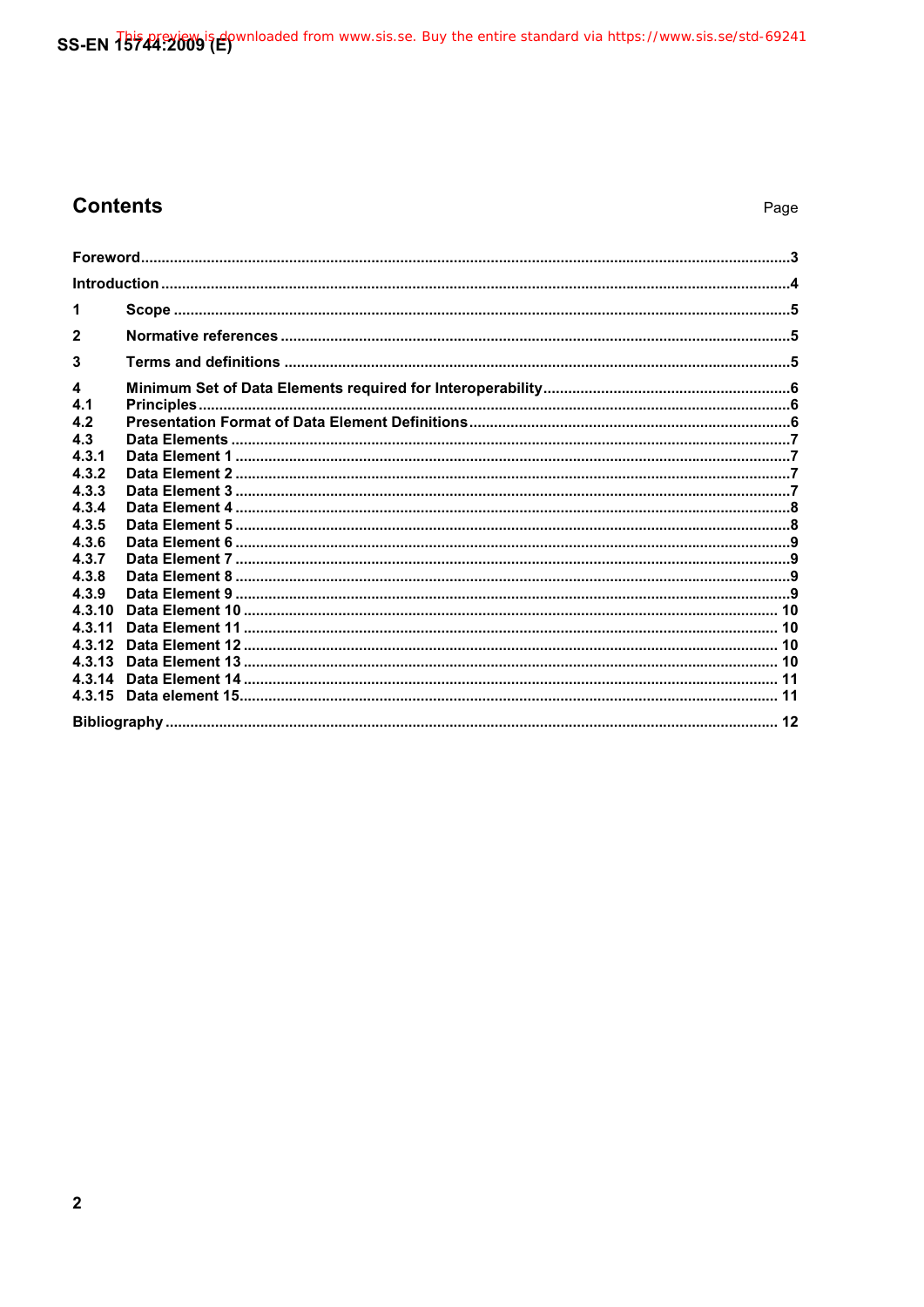**EN 15744:2009 (E)** 

#### **Foreword**

This document (EN 15744:2009) has been prepared by CEN/TC 372 "Cinematographic Works", the secretariat of which is held by DIN.

This European Standard shall be given the status of a national standard, either by publication of an identical text or by endorsement, at the latest by September 2009, and conflicting national standards shall be withdrawn at the latest by September 2009.

Attention is drawn to the possibility that some of the elements of this document may be the subject of patent rights. CEN [and/or CENELEC] shall not be held responsible for identifying any or all such patent rights.

In recent years, there has been a proliferation of new metadata standards intended to provide greater control, consistency and accuracy of the data in the ever-expanding environment of the World Wide Web, through, for example, links to shared named authority files. In developing a new standard this is one of the main issues to which CEN/TC 372 "Cinematographic Works" has needed to address. It is also the case that the data that exists in many cultural organisations across Europe has been compiled over many years and in some cases predates the advent of computer databases. To help reconcile some of the data inconsistencies that will inevitably exist in such a volume of data from so many disparate sources, the standard seeks to provide a bridge between the data that exists and the emerging technologies chosen to represent this data. The principle of EN 15744 is to enable the clearest possible enunciation of data that is available to assist with the task of resource identification. The aim of prEN 15907 is to provide a framework for improved interoperability of that data by providing a common definition for that data. CEN/TC 372 "Cinematographic Works" was set up to develop the European standards mandated by the European Commission. The Task Force decided to fulfil the tasks listed in the mandate M/365 by developing two projects:

- EN 15744 "Film Identification Minimum set of metadata for cinematographic works"; which contains a minimum set of 15 data elements considered necessary for the identification of cinematographic works. In addition, it contains a unified terminology required for the clear understanding of the standard.
- prEN 15907 "Film Identification Enhancing interoperability of metadata Element sets and structures", which provides a comprehensive standard for the representation and exchange of metadata for cinematographic works, as well as a comprehensive and consistent terminology.

According to the CEN/CENELEC Internal Regulations, the national standards organizations of the following countries are bound to implement this European Standard: Austria, Belgium, Bulgaria, Cyprus, Czech Republic, Denmark, Estonia, Finland, France, Germany, Greece, Hungary, Iceland, Ireland, Italy, Latvia, Lithuania, Luxembourg, Malta, Netherlands, Norway, Poland, Portugal, Romania, Slovakia, Slovenia, Spain, Sweden, Switzerland and the United Kingdom.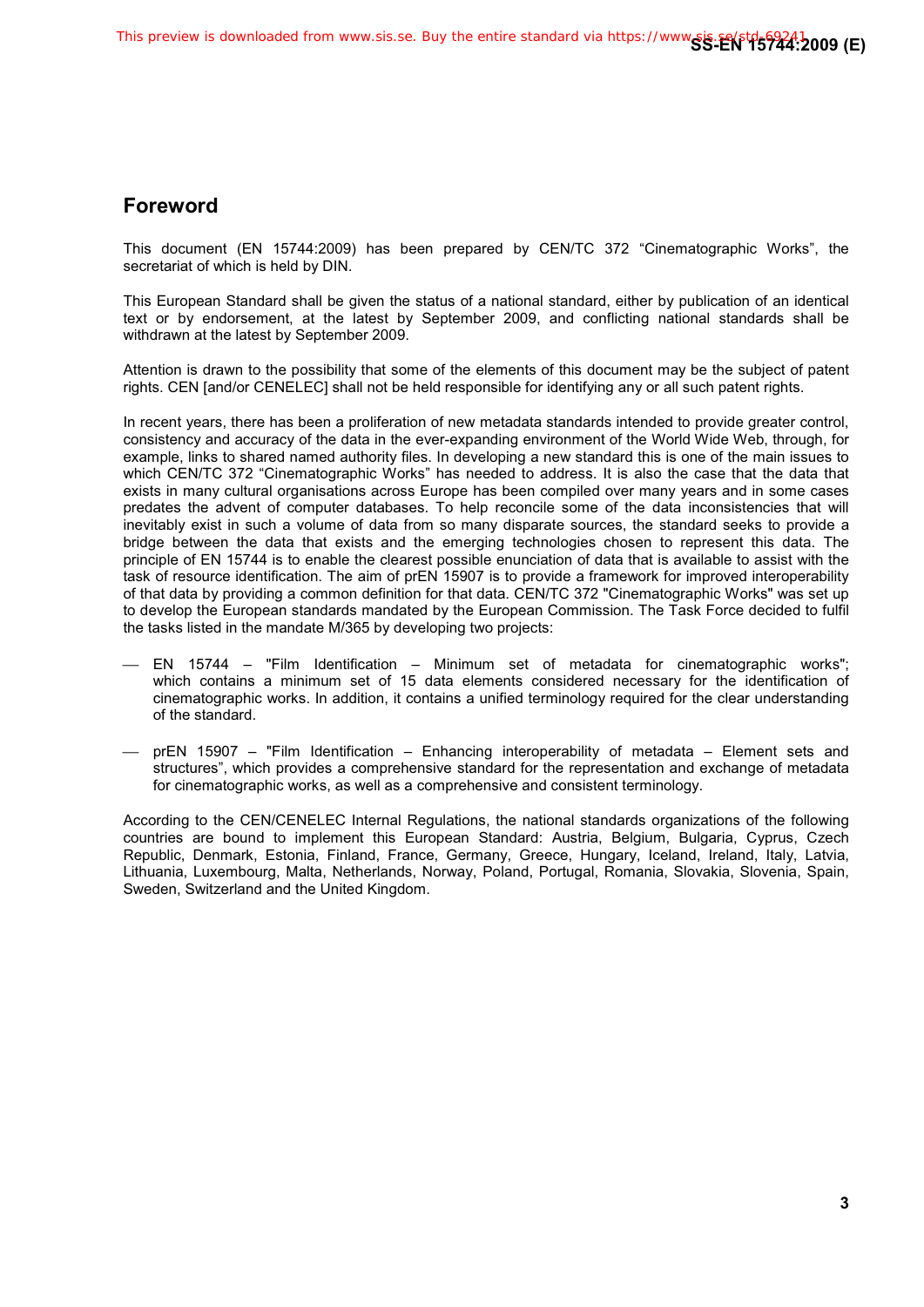#### **Introduction**

**EN 15744:2009 (E)** 

Cinematographic works are an essential component of European cultural heritage. Film history and culture is recognized as an integral part of everything from tourism to documentary evidence and is known to have a significant impact on culture and education worldwide. This has been emphasized by the European Parliament and Council Recommendation of 16 November 2005 on film heritage and the competitiveness of related industrial activities.

Film archives, film museums, cinematheques and other cultural organisations have the responsibility to both preserve and make accessible film heritage. This responsibility includes acquisition of culturally important works; preservation through good storage and duplication to modern stable formats; curatorial research and interpretation; and programming and exhibition. Key to all of these activities is the responsibility of creating and maintaining databases containing information about the films. Without such documentation, preservation and access activities are not possible.

At present, there is great variation in how filmographic databases are organized and implemented. Experts of all European countries have recognized that this variance stands in the way of interoperability and commonality of data.

The European Commission charged CEN with a mandate on 14 March 2005 to create a metadata standard for cinematographic works. In response to this mandate, this standard undertakes to define the metadata essential for data migration between databases and consistent identification of films.

The primary users of this European standard will be film archives, film museums, cinematheques and any other cultural organisations with filmographic databases. They will also be the primary beneficiaries of the implementation of this European standard throughout Europe, as it will facilitate their access to filmographic metadata on works held by other organisations. Researchers, universities, students and the general public will also benefit in that it will be easier to integrate the information contained in the databases into larger information systems if it is organised according to this European standard. The standard will also benefit film producers which, like the primary users, will be able to organize their metadata as defined by the standard. In consequence, this European standard is expected to raise the visibility of Europe's rich and diverse film heritage on the internet, and to improve access to it by citizens and professional users of cultural material in line with the objectives set out in the Commission Recommendation on the digitisation and online accessibility of cultural material and digital preservation of 24 August 2006.

As requested by the European Commission's mandate, this standard is based on international recommendations and practices. It should be noted that this European Standard is intended to define and enable the selection of those data elements that are considered of prime importance for distinguishing and identifying individual cinematographic works.

Information necessary to implement a representation of cinematographic metadata in practice will be provided in prEN 15907.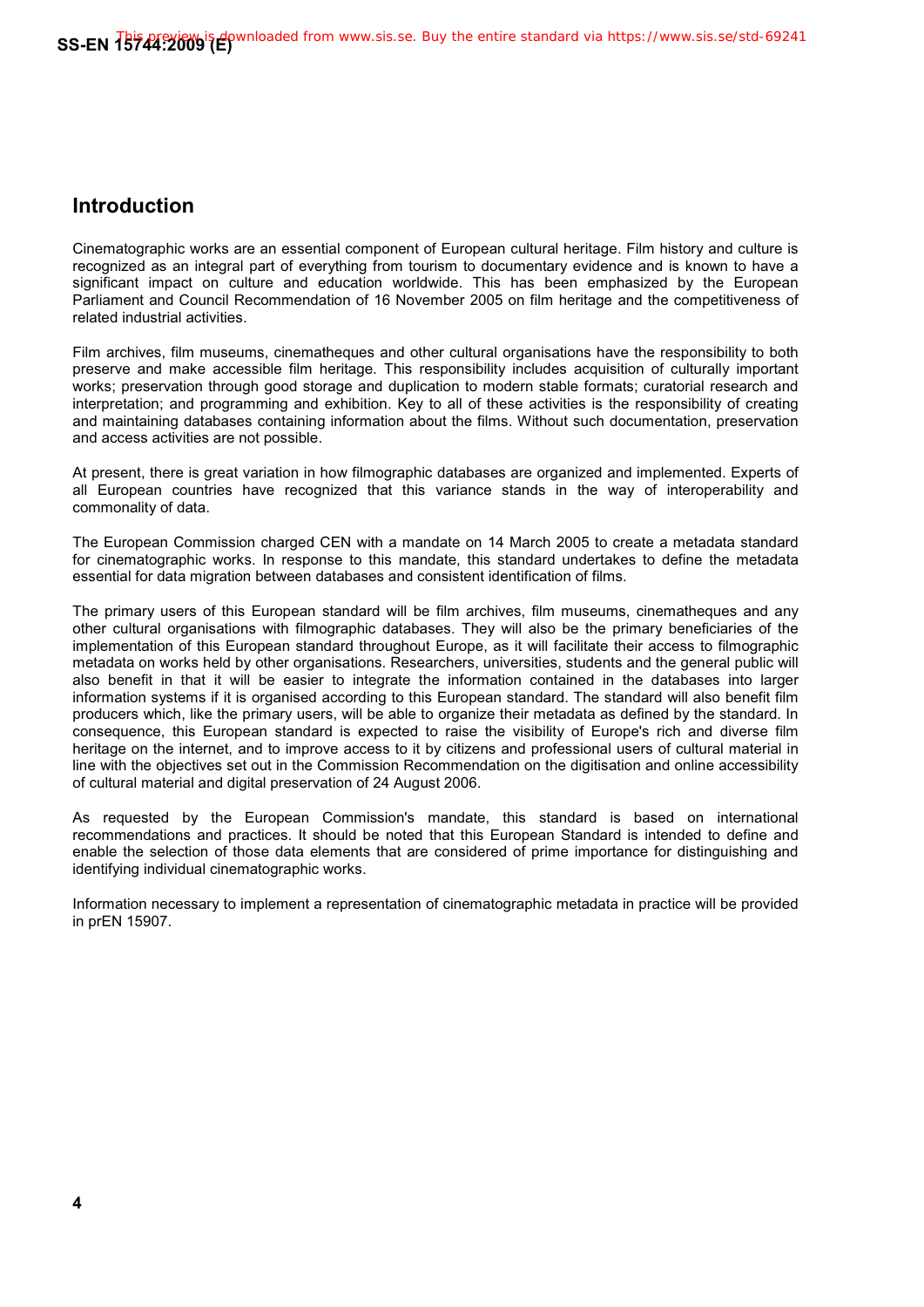**EN 15744:2009 (E)** 

#### **1 Scope**

This European Standard contains a comprehensive set of metadata elements for representing information about cinematographic works, their variants and manifestations. Detailed information on available media items, viewing requirements, and access conditions is not covered by this standard. However, elementary information concerning the availability of media items can be expressed.

This European Standard also provides some extension points for adding more detailed data types without violating conformance. The guiding principle here is that no information from existing filmographic records should be lost when these are expressed according to this standard.

#### **2 Normative references**

The following referenced documents are indispensable for the application of this document. For dated references, only the edition cited applies. For undated references, the latest edition of the referenced document (including any amendments) applies.

ISO 15836, *Information and documentation – The Dublin Core metadata element set* 

#### **3 Terms and definitions**

For the purposes of this document, the following terms and definitions apply.

#### **3.1**

**attribute** 

(metamodel) characteristic of an object or entity

[ISO/IEC 11179-3]

**3.2** 

#### **cinematographic work**

moving image creation of any length, in particular works of fiction, cartoons and documentaries, which is intended to be shown in cinemas or in one of the subsequent audio-visual windows

#### **3.3**

#### **database**

collection of data organized according to a conceptual structure describing the characteristics of the data and the relationships among their corresponding entities, supporting one or more application areas

[ISO/IEC 2382-1]

#### **3.4**

#### **data element**

unit of data for which the definition, identification, representation and permissible values are specified by means of a set of attributes

[ISO/IEC 11179-3]

#### **3.5**

#### **data model**

graphical and/or lexical representation of data, specifying their properties, structure and inter-relationships [ISO/IEC 11179-3]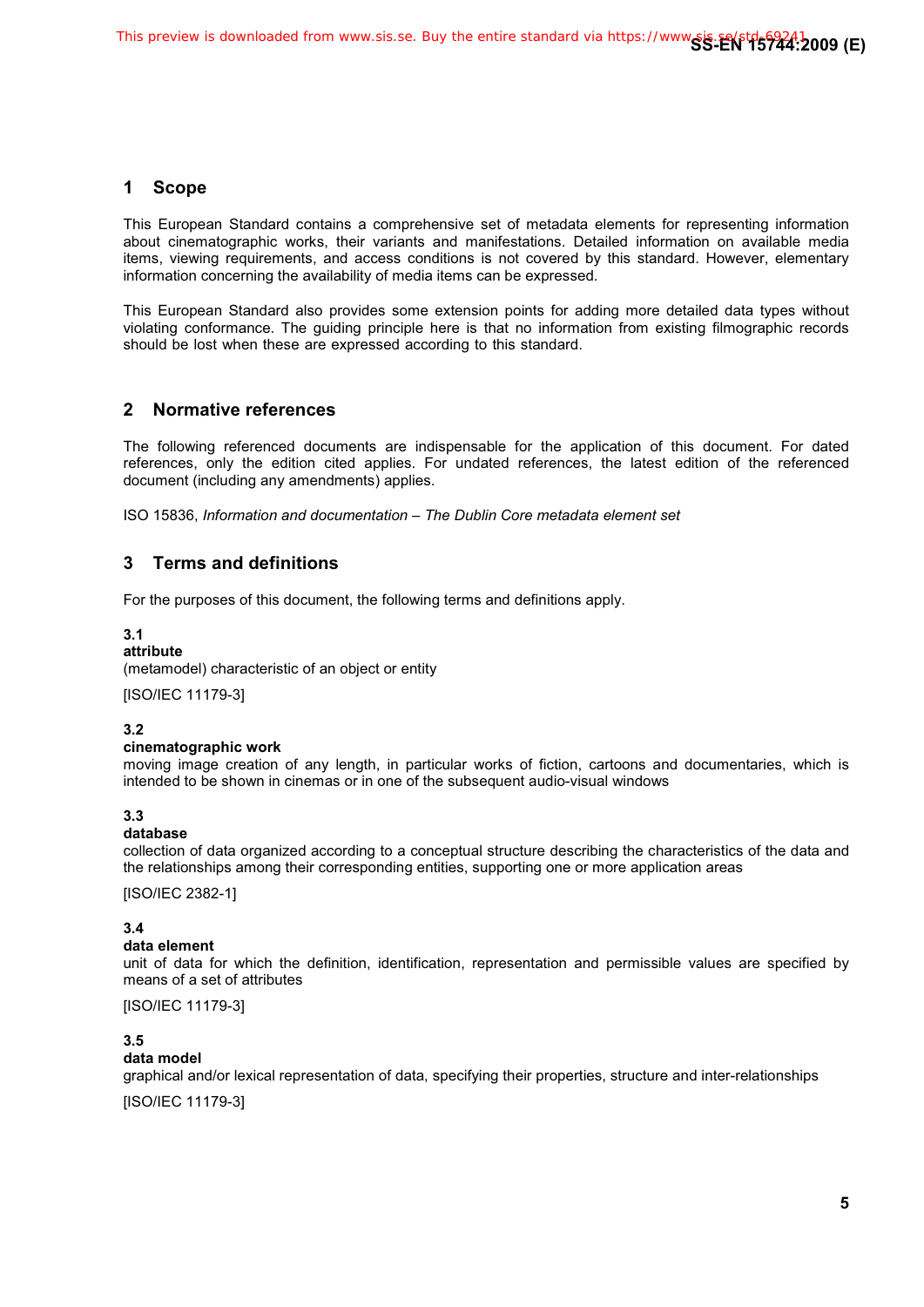#### **3.6**

#### **interoperability**

**EN 15744:2009 (E)** 

ability of systems to provide services to and accept services from other systems and to use the services exchanged to enable them to operate effectively together

[Adapted from: American National Standard T1.523-2001]

#### **3.7**

#### **metadata**

structured information that describes, explains, locates, or otherwise makes it easier to retrieve, use or manage an information resource

#### **3.8**

#### **moving image**

any set of images recorded by whatever means and on whatever medium, whether or not accompanied by sound, capable of conveying an impression of movement

#### **4 Minimum Set of Data Elements required for Interoperability**

#### **4.1 Principles**

Clause 4 defines a set of 15 data elements fundamental in the identification of cinematographic works. These data elements are the minimum set of data elements necessary for identifying cinematographic works when exchanging information on such works e.g. among national film archives. Since one of the objectives of this European Standard is the improvement of interoperability between different databases, the minimum set of data elements defined herein shall be supplied by all organizations participating in an exchange of information on cinematographic works held by them.

NOTE 1 The minimum set of data elements may serve as a tool enabling organizations to identify those pieces of information on cinematographic works which need to be selected from within their own databases when interchanging such information with other organizations.

NOTE 2 Detailed information needed to implement a representation of cinematographic metadata in practice is provided in prEN 15907.

#### **4.2 Presentation Format of Data Element Definitions**

The data elements listed in 4.3 are all presented in a common format using the following six categories to describe the data elements and to give additional information on them.

| Name:          | Data element name                                                                                                                                                                                                                                                                |
|----------------|----------------------------------------------------------------------------------------------------------------------------------------------------------------------------------------------------------------------------------------------------------------------------------|
| Definition:    | Data element definition in verbal form                                                                                                                                                                                                                                           |
| Repeatable:    | Information on whether or not this data element may be repeatable within one record                                                                                                                                                                                              |
| Status:        | Information on whether or not this data element shall be contained in a record supplied by<br>a source organisation                                                                                                                                                              |
| Superordinate: | Identification of a category at a higher level of abstraction which the data elements defined<br>herein can pertain to; these categories are put to use in the second part of this European<br>standard which describes a complete data model for the data elements defined here |
| Dublin Core:   | Information expressing the relation of the data element defined in this European Standard<br>with the fundamental data element definitions of ISO 15836                                                                                                                          |